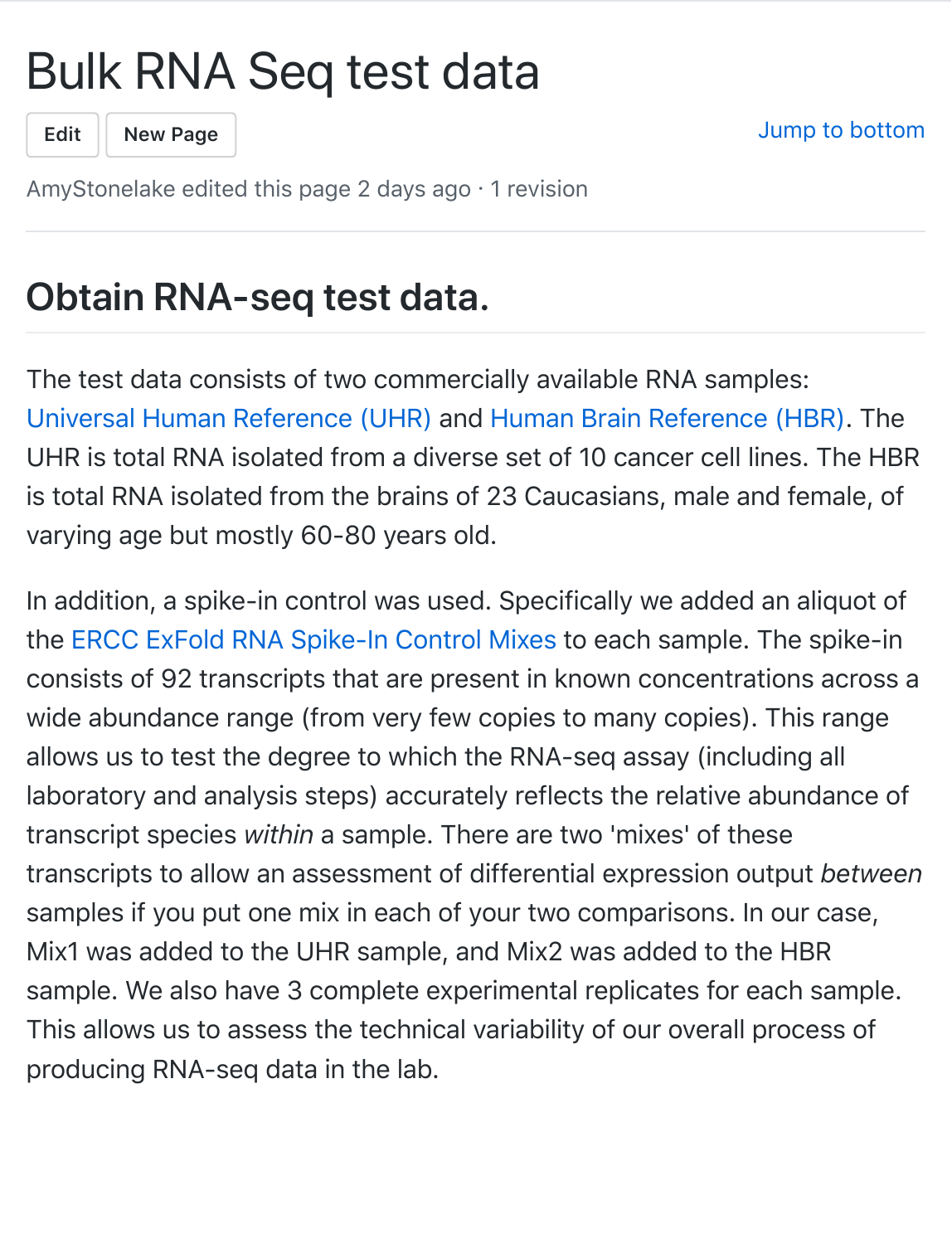[For all libraries we prepared low-throughput \(Set A\) TruSeq Stranded Total](http://products.illumina.com/products/truseq_stranded_total_rna_sample_prep_kit.html) RNA Sample Prep Kit libraries with Ribo-Zero Gold to remove both cytoplasmic and mitochondrial rRNA. Triplicate, indexed libraries were made starting with 100ng Agilent/Strategene Universal Human Reference total RNA and 100ng Ambion Human Brain Reference total RNA. The Universal Human Reference replicates received 2 ul of 1:1000 ERCC Mix 1. The Human Brain Reference replicates received 1:1000 ERCC Mix 2. The libraries were quantified with KAPA Library Quantification qPCR and adjusted to the appropriate concentration for sequencing. The triplicate, indexed libraries were then pooled prior to sequencing. Each pool of three replicate libraries were sequenced across 2 lanes of a HiSeq 2000 using paired-end sequence chemistry with 100bp read lengths.

So to summarize we have:

- UHR + ERCC Spike-In Mix1, Replicate 1  $\bullet$
- UHR + ERCC Spike-In Mix1, Replicate 2
- UHR + ERCC Spike-In Mix1, Replicate 3
- HBR + ERCC Spike-In Mix2, Replicate 1  $\bullet$
- HBR + ERCC Spike-In Mix2, Replicate 2  $\bullet$
- HBR + ERCC Spike-In Mix2, Replicate 3

Each data set has a corresponding pair of FastQ files (read 1 and read 2 of paired end reads). The reads are paired-end 101-mers generated on an Illumina HiSeq instrument. The test data has been pre-filtered for reads that appear to map to chromosome 22.

 $+$  [Add a custom footer](https://github.com/AmyStonelake/BTEP/wiki/_new?wiki%5Bname%5D=_Footer)